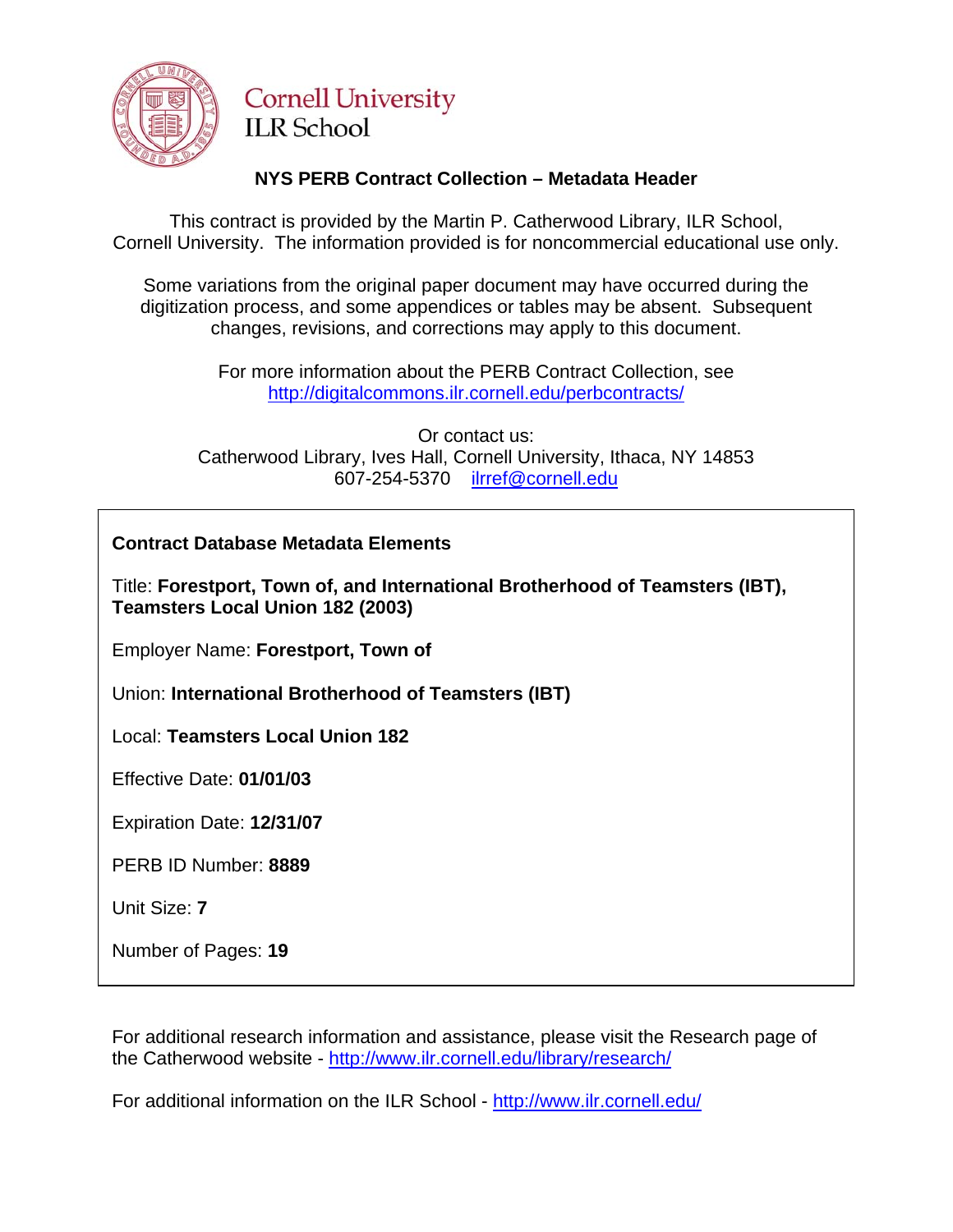$B$ 8889

ク

# **LABOR CONTRACT**

**Between** 

# **THE TOWN OF FORESTPORT**

**and the** 

# **TEAMSTERS LOCAL UNION 182**

**For the period** 

**January 1,2003 to December 31,2007** 



JUN 0 6 **2005** 

**NYS PUBLIC EMPLOYMENT RELATIONS BOARD**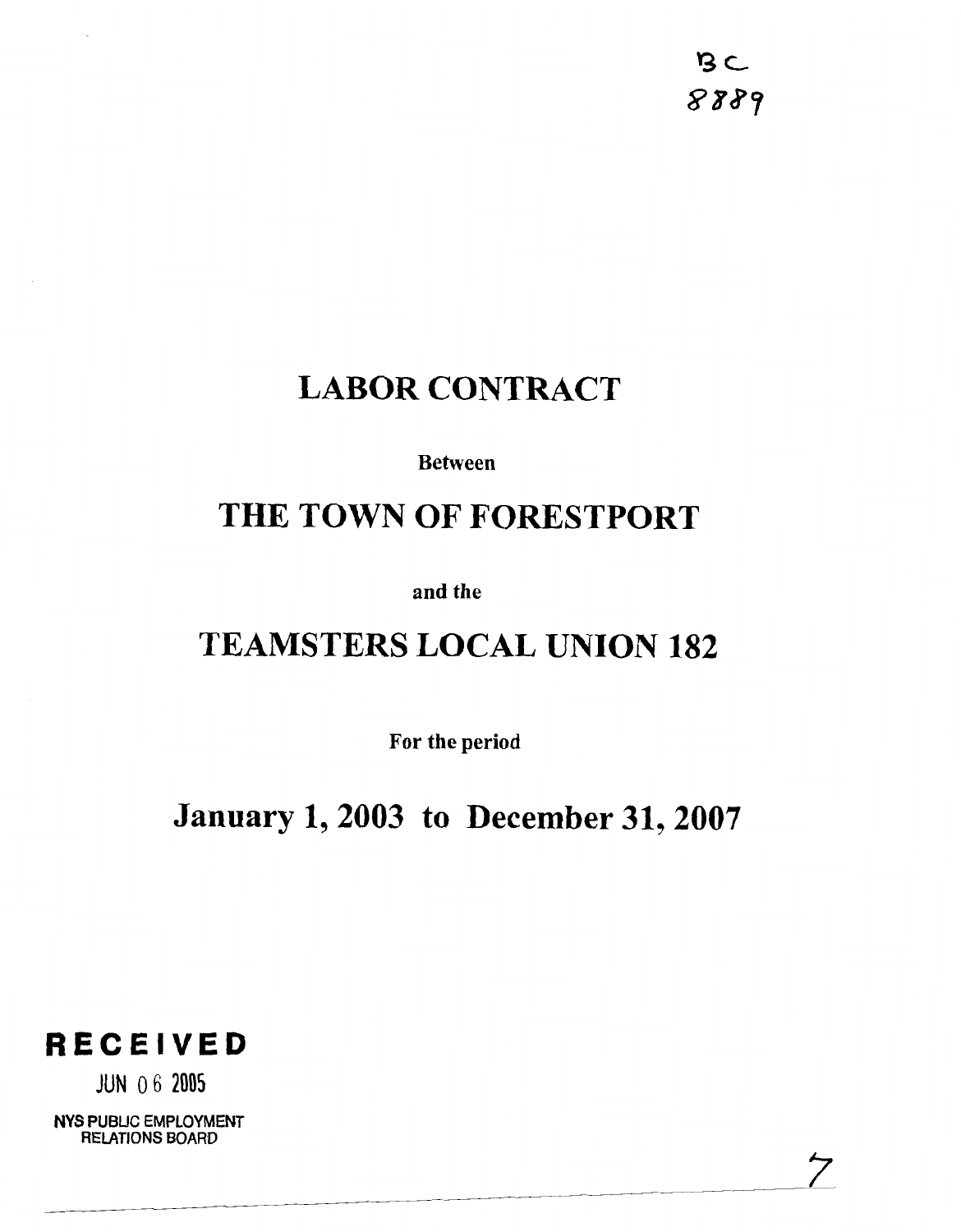# **Agreement**

**THIS AGREEMENT** made this  $25<sup>th</sup>$  day of May 2004, by and between the **Town of Forestport and its Town Supervisor as its Chief Executive Officer,** hereinafter referred to as the Employer, and **Teamsters Local Union 182,** hereinafter referred to as the Union.

Any provision of this Agreement requiring legislative action to permit its implementation by amendment of law or by providing the additional funds therefore, shall not become effective until the appropriate legislative body has given approval.

## **Section 1** - **Recognition**

The Employer hereby recognizes the Union as the exclusive employee organization representing all regular full-time employees in the highway department, excluding all part-time and seasonal employees of the highway department, highway superintendent and all other employees.

The Union shall have exclusive rights to payroll deduction of dues for employees covered by this agreement. Such dues shall be remitted to: Teamsters Local 182 @ 5 Rutger Park, Utica, New York 13501.

No other organization shall be accorded any payroll deduction privilege.

# **Agency Shop**

The Town of Forestport shall deduct from the wage or salary of those bargaining unit employees who are not members of the union an amount equivalent to the dues levied by the union in accordance with Chapters 677 and 678 of the laws of 1997 of the State of New York.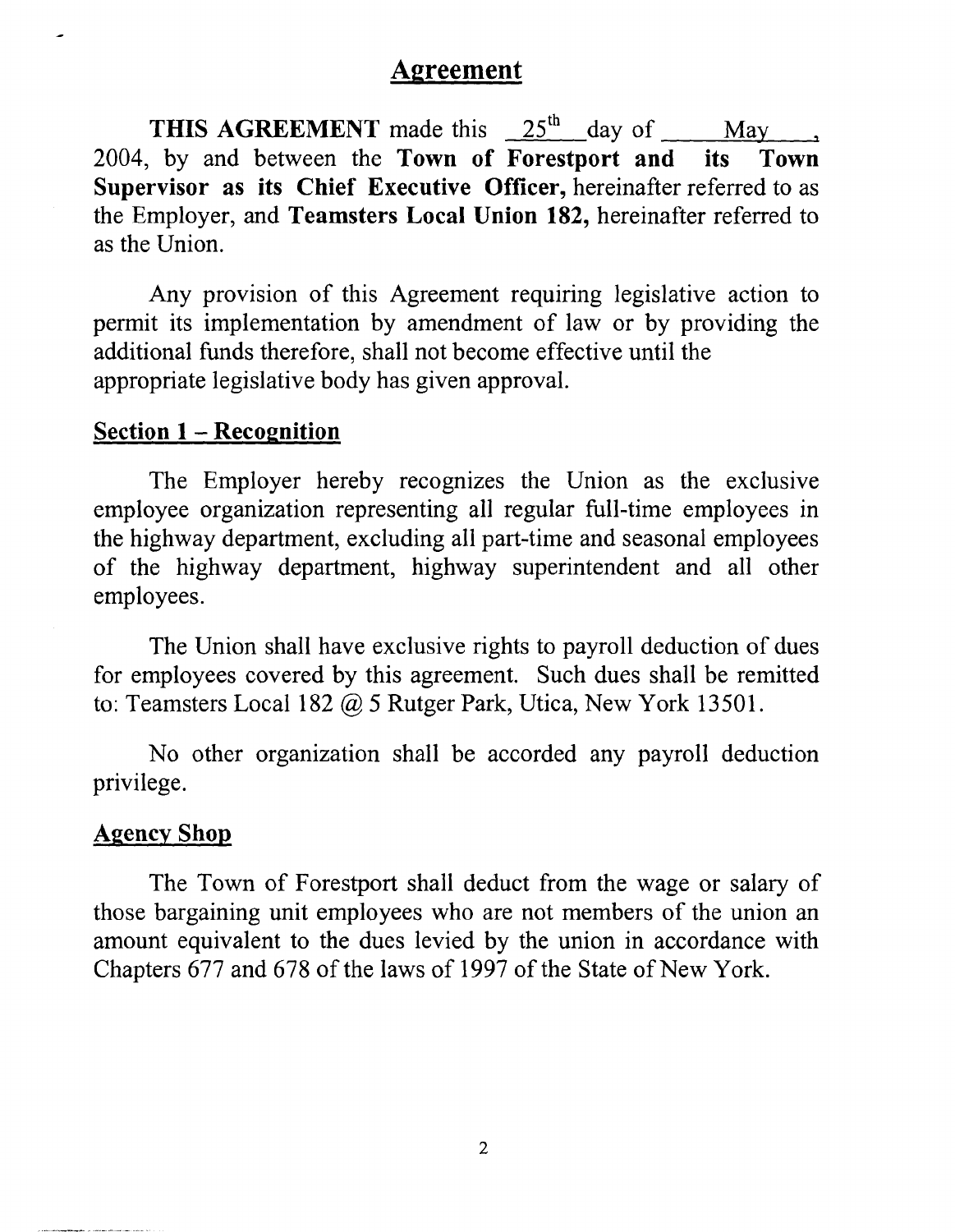# **Union Security**

Each employee who, on the effective date of this Agreement, is a member of the union and any employee who becomes a member of the Union after the signing of this Agreement shall, as a condition of employment, maintain his membership in the Union for the life of this Agreement.

# **Credit Union**

Upon receipt of lawful written authorizations from the employees, the Employer shall deduct from the moneys due to the employees the sums specified in such written authorization and shall remit such moneys to the Trucking Affiliates Federal Credit Union.

# **Drive Authorization and Deduction**

The Employer agrees to deduct from the paycheck of all employees covered by this Agreement voluntary contributions to DRIVE. DRIVE shall notify the Employer of the amounts designated by each contributing employee that are to be deducted from his/her paycheck on a weekly basis for all weeks worked. The phrase "weeks worked" excludes any week other than a week in which the employee earned a wage. The Employer shall transmit to DRIVE National Headquarters on a monthly basis, in one check the total amount deducted with the name of each employee on whose behalf a deduction is made, the employee's Social Security number and the amount deducted from the employee's paycheck. The International Brotherhood of Teamsters shall reimburse the Employer annually for the Employer's actual cost for the expenses incurred in administering the weekly payroll deduction plan.

The Union shall indemnify and save the Town of Forestport harmless against any and all claims demand, suits or other forms of liability that shall arise out of or by reason of action taken or not taken by the Town in reliance upon check off authorization cards signed by the individual employee and furnished to the Town for the purposes of complying with any of the provisions of the Article.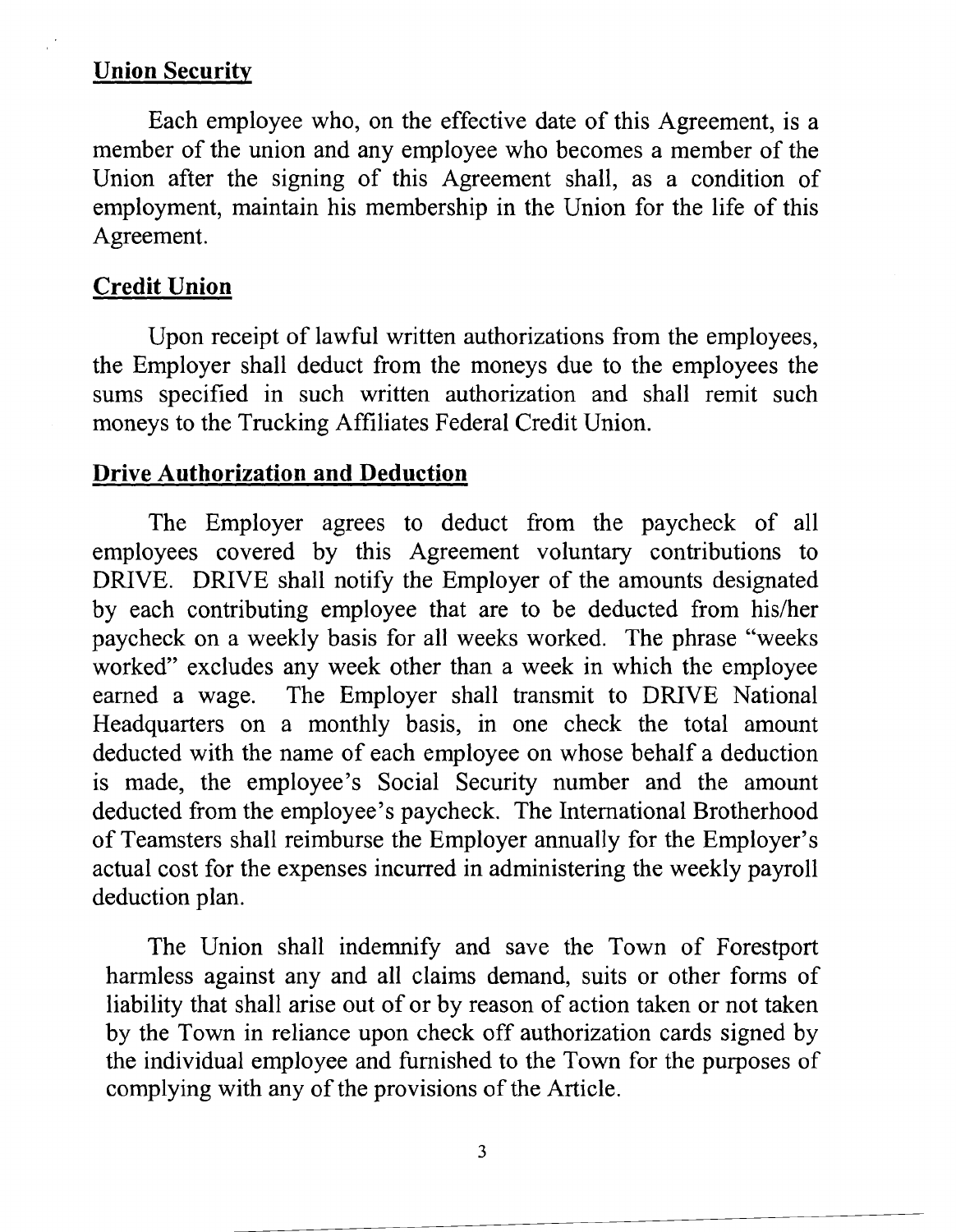#### **Section 2** - **Work Week**

Except as hereinafter provided, the normal work week for all regular full-time employees shall be forty (40) hours and the normal day shall be eight  $(8)$  hours per day, five  $(5)$  consecutive days, or ten  $(10)$ hours per day, four (4) consecutive days. **Any change in the normal work week (from five (5) eight (8) hour days to four (4) ten (10) hour days, or vice-versa) shall not be made without a seven (7) day advance notice to the employees affected.** 

The above work hours shall apply with the exception of emergencies declared by the employer.

Employees shall be compensated at the rate of time and one-half for all work required in excess of eight (8) hours a day during a 5-day work week, and ten (10) hours during a 4-day work week, or a total of forty (40) hours in any week.

The Town reserves the right to require employees to work overtime when reasonably necessary for the efficient performance of Town services.

In computing overtime, vacation days shall not be considered as time worked.

Overtime assignments shall be made available on a rotating basis to all qualified employees. This section shall not apply to fixed work schedules or emergencies.

If the Town requires an employee to report to work outside of normal working hours between April  $1<sup>st</sup>$  and November  $1<sup>st</sup>$  of any calendar year, the employee shall receive credit for one-half of one hour additional time for call-in and shall be paid for that one-half hour.

Between the months of November 1<sup>st</sup> and April 1<sup>st</sup> Bargaining Unit employees shall be compensated for 24 hours on call in the following manner:

 $\overline{4}$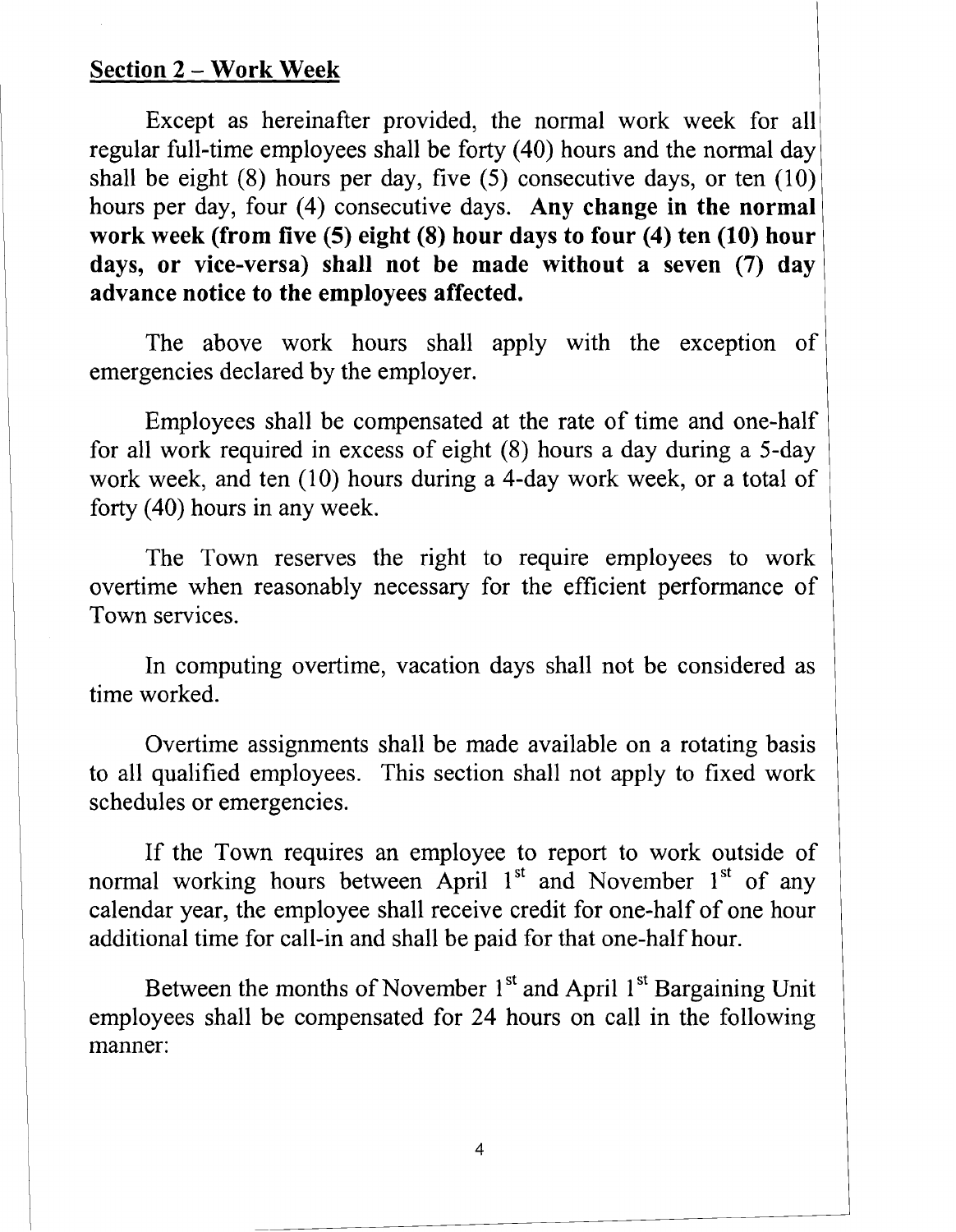- (1) Allow one (1) hour from call for show up time. Time to be paid as "comp time off' at the rate of time and one-half; for example; One (1) hour of call time = One and one-half (1  $\frac{1}{2}$ ) hours of comp time off.
- (2) For record keeping purposes it is agreed that both the Highway Superintendent and the employee keep a record or each such call. "Comp time" earned and "comp time" used shall show on each pay stub each pay period.
- (3) Compensated time may be taken, with approval, at the employee's discretion including to extend holiday time or vacation with the provisions that it shall be scheduled to be taken during the period of April 1, thru October 31, and that a five day work week notice must be given to the Highway Superintendent. No more than one employee may extend their holiday or vacation time each occurring holiday or vacation.

## Section 3 - Holidays

| New Years Day        | <b>Veterans</b> Day          |
|----------------------|------------------------------|
| Presidents Day       | Thanksgiving Day             |
| Memorial Day         | Christmas Day                |
| July $4^{\text{th}}$ | <b>Employees Birthday</b>    |
| Labor Day            | *Martin Luther King Birthday |
| Columbus Day         | *One (1) Floating Holiday    |

\*The floating holidays listed above may be taken at the discretion of the employee between April  $1<sup>st</sup>$  and October  $31<sup>st</sup>$  upon one (1) week written advance notice to the Employer and may be used to extend another holiday or vacation period.

If one of the aforesaid holidays falls on a Saturday, Friday will be observed as a legal holiday. If such a holiday falls on a Sunday, Monday will be observed as the legal holiday.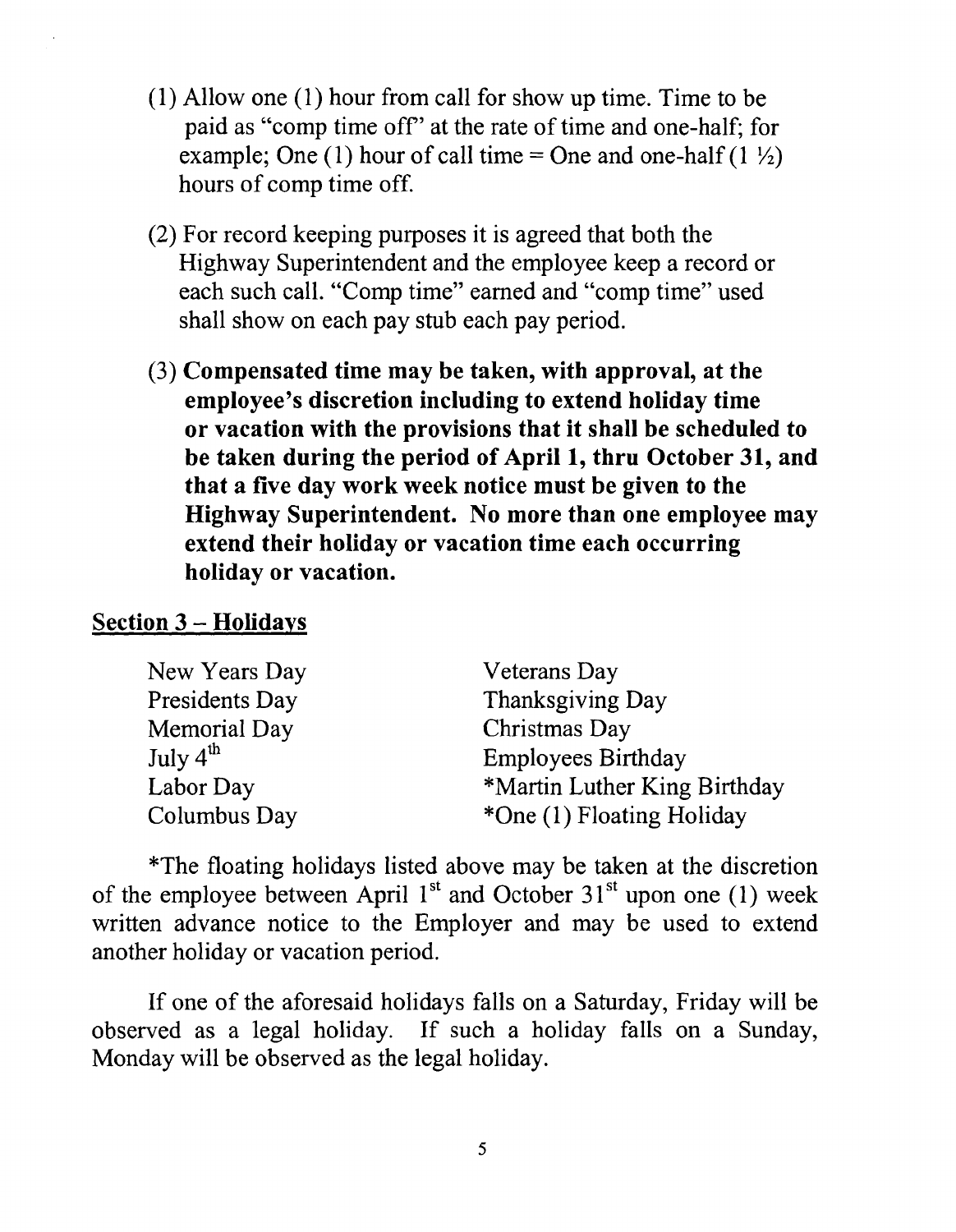To be eligible for holiday pay, the employee must have worked his last scheduled work day before the holiday, or the day observed as the holiday, and his first scheduled work day after the holiday or day observed as the holiday, unless such absence is excused as bona fide sick leave, vacation time or death in the employee's immediate family. When such absence is due to illness, the department head may require satisfactory evidence thereof.

# **Section 4** - **Sick Leave**

The purpose of paid sick leave is to reasonably assure the receipt of income by an employee during one or more periods of illness. Under no circumstances is sick leave to be considered as an earned credit to be used for any other purpose.

Employees shall receive a total of ten (10) days or eighty (80) hours earned on the basis of four and a half  $(4 \frac{1}{2})$  days beginning January 1, and each subsequent month at one-half  $(1/2)$  day for a total of ten  $(10)$  days per year.

To be eligible for a paid sick leave, an employee shall notify the Highway Superintendent at least one (1) hour before the normal starting time of their shift when reporting as ill. If said employee is ill for a period of three (3) or more consecutive days, he must supply the Highway Superintendent with a doctor's certificate substantiating such illness in order to be paid.

Sick leave may be used for a doctor's appointment for illness limited to four (4) hours per visit with approval of the Highway Superintendent.

Sick leave time shall not be paid unless the employee notifies the employer as herein prescribed. A medical certificate must be furnished by or on behalf of the employee periodically during any extended illness upon request of the Town.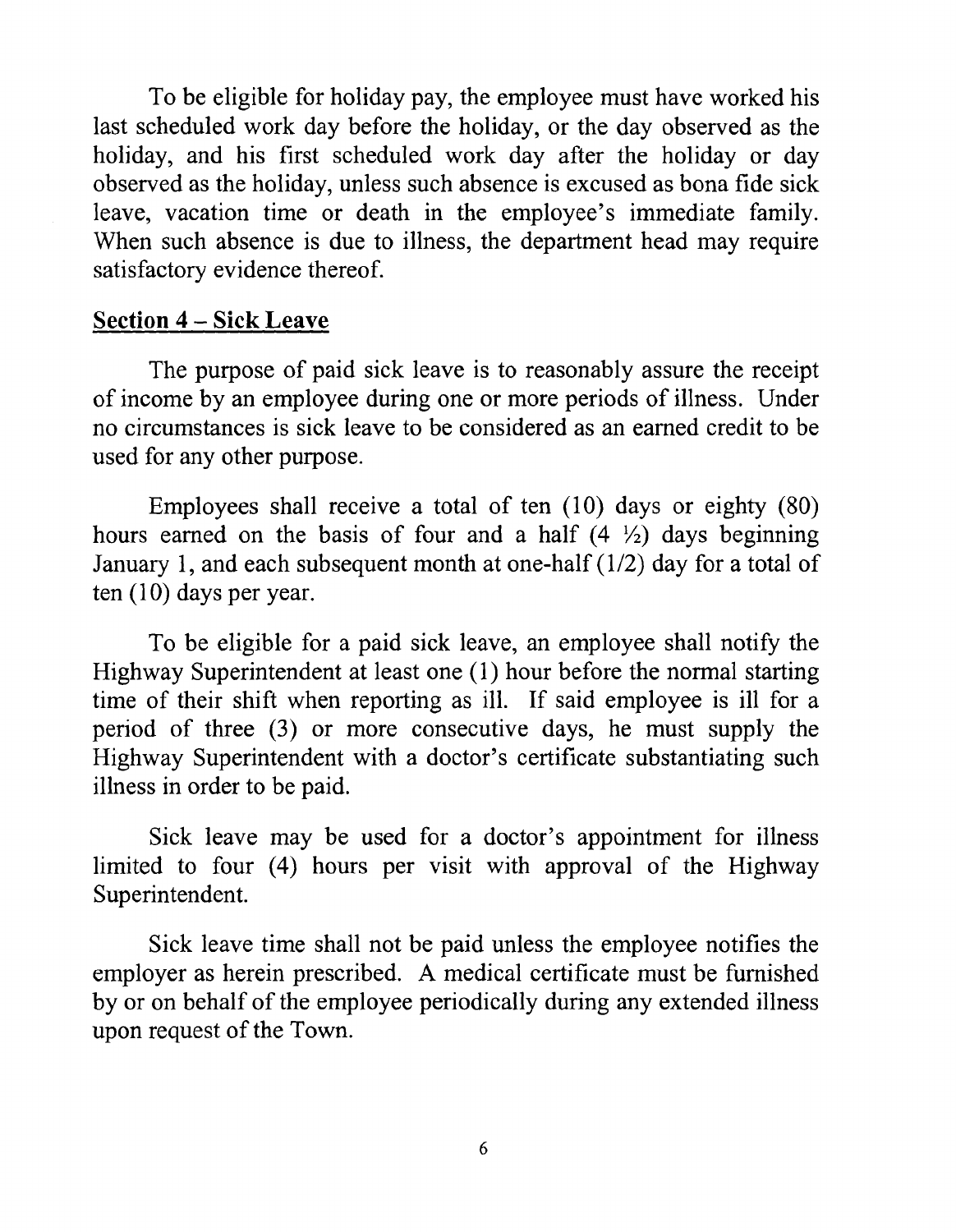Sick leave used during a 5-day work week, on a daily basis, will be used at the rate of eight (8) hours per day. Sick leave used during a 4 day work week, on a daily basis, will be used at the rate of ten (10) hours per day.

Where an employee has demonstrated a pattern of sick leave use, the employee shall be counseled in writing by the Highway Superintendent or a designee. If the pattern of use continues, the employee shall be required to submit a doctor's certificate for such absence.

An employee whose records indicate continual consumption of sick leave credit may be required to take a physical examination at the town's expense. The Town shall take such corrective steps as may be deemed necessary in individual cases, including when warranted, the suspension or discharge of an employee abusing the privilege subject to any applicable provision of the Civil Service Law or this agreement.

Unused sick leave credits shall accumulate but only up to a maximum of sixty(60)days. Upon attaining the maximum accumulation, sick leave is no longer earned.

## **Section 5** - **Health Insurance**

The Town shall continue its present health plan with the NYS Teamsters Council Health and Hospital Fund.

During the term of this agreement, the Town may change its present insurance coverage of employees in the bargaining unit by providing equivalent coverage after prior consultation with the Union.

# **All participating employees to pay 5% of cost in 2005, 10% of**  present insurance coverage of employ<br>providing equivalent coverage after prior<br>All participating employees to p.<br>cost in 2006, and 12% of cost in 2007.

# **Section 6** - **Vacations**

Vacation time for employees shall be as follows:

- a. After one year continuous service five *(5)* working days:
- b. After three years continuous service  $-$  ten (10) working days;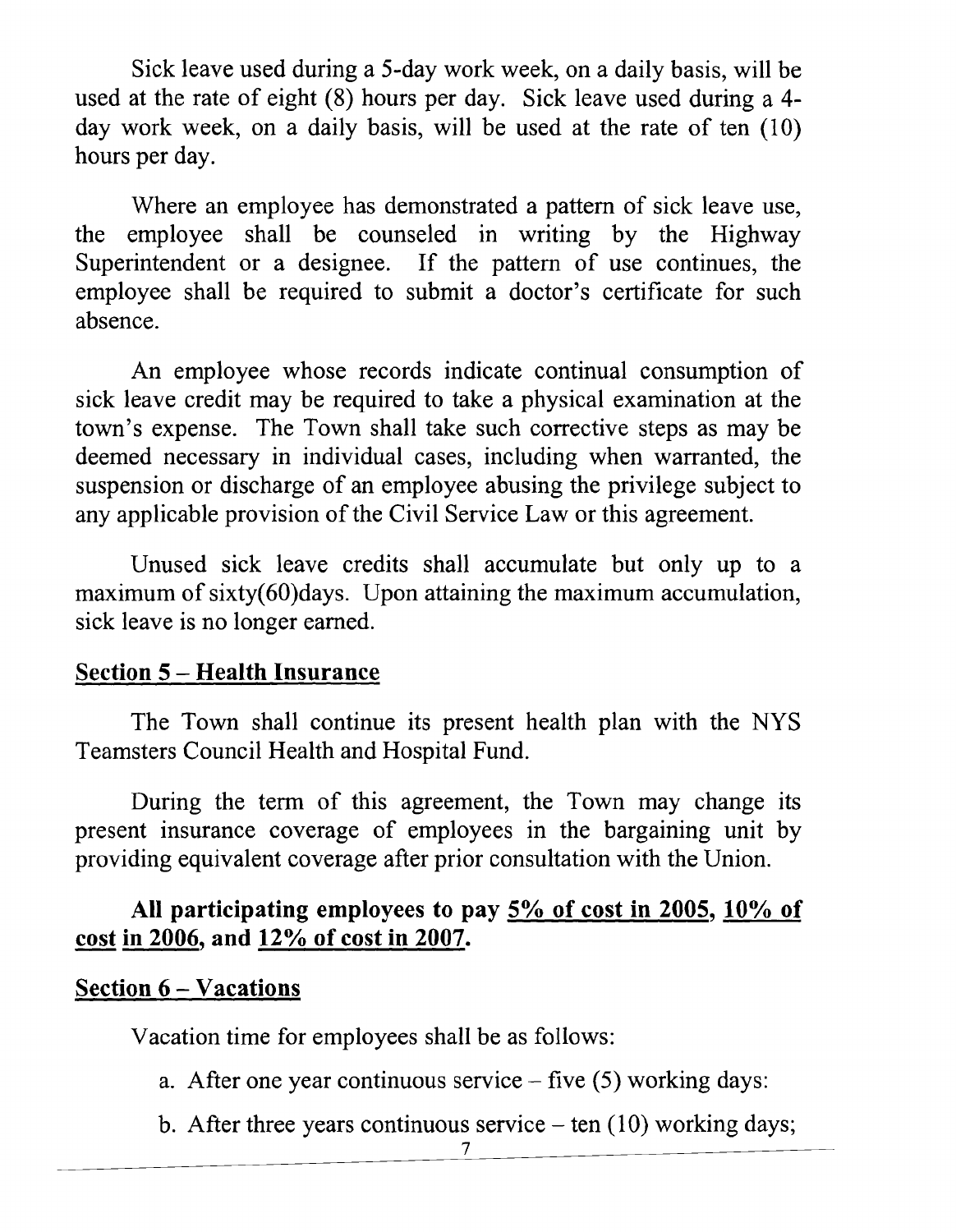c. After completion of the tenth (10) year and beginning with the eleventh  $(11)$  year, one additional day per year up to the completion of the fifteenth (15) year, and beginning with the sixteenth (16) year, four (4) weeks vacation.

Vacations must be taken between April  $1<sup>st</sup>$  and November  $1<sup>st</sup>$  each calendar year unless otherwise approved by the Superintendent of Highways.

Employees with the greatest seniority shall be given their choice of vacation period in the event of any conflict over vacation periods.

The week of July  $4<sup>th</sup>$  shall be a general shutdown week. Employees who do not have vacation time to cover this period shall be on leave without pay.

# **Section 7** - **Jury Duty**

A full time employee who loses time from his job because of jury duty as certified by the Clerk of the court, shall be paid the difference between his daily job rate and his pay for his jury duty. An employee who reports for jury duty and is excused from for the remainder of the day prior to 1:00 p.m. shall contact the department head and report to work if requested. Time lost because of jury service will not be considered as time worked for the purpose of computing overtime. At the town's request, proof will be presented to the time served on jury duty and the amount received for such service.

# **Section 8** - **Unauthorized Absence**

Any employee absent without leave and without due cause shall be deemed guilty of serious misconduct. If any employee's absence continues without leave and without due cause for a period of three (3) consecutive work days, then such employee shall be suspended without pay for seven (7) work days. Any future absence without leave and without due cause for a period of three (3) consecutive work days shall constitute a resignation from employment by said employee.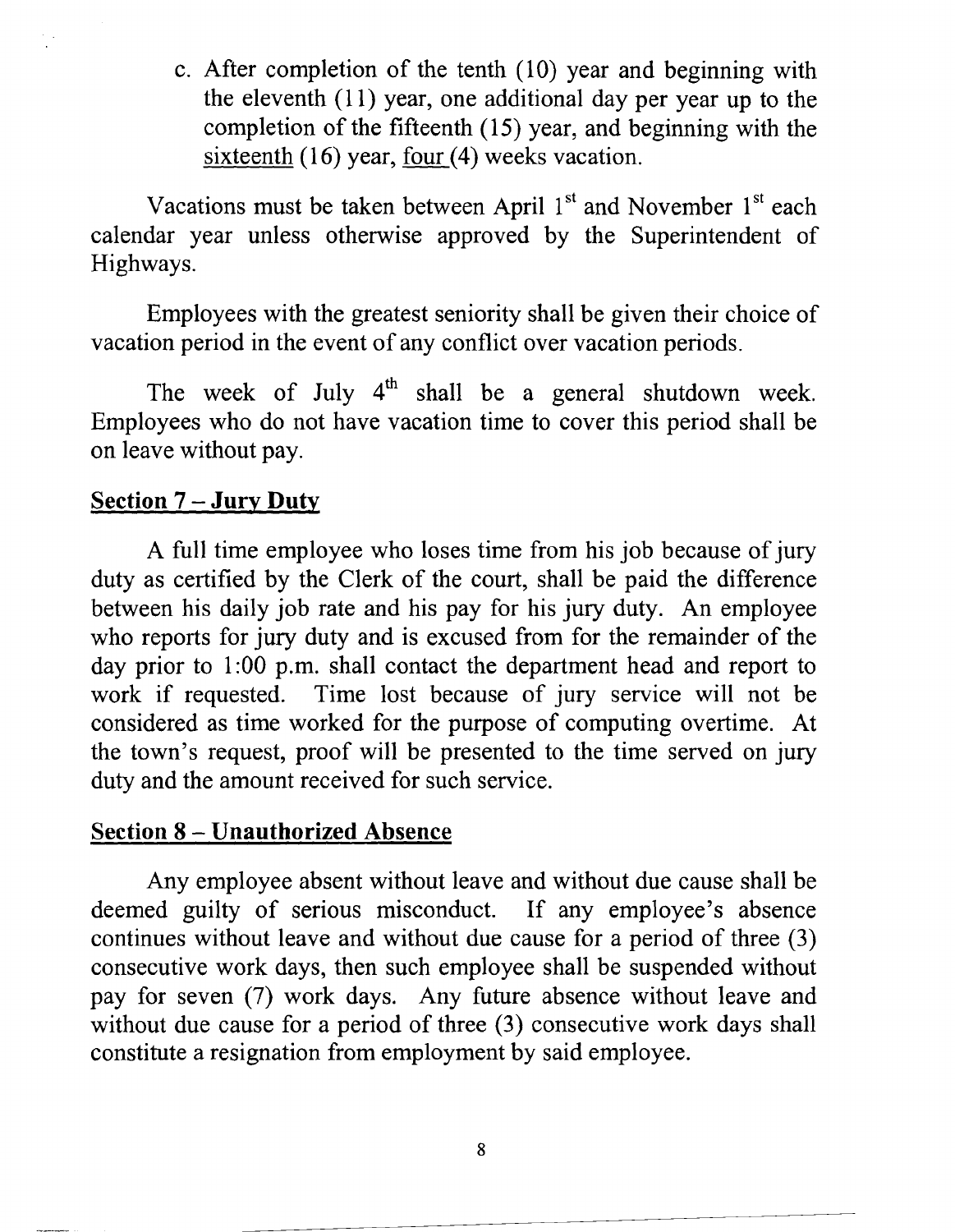# **Section 9** - **Personal Leave**

Personal leave shall consist of three (3) days or twenty-four (24) hours per year. Personal leave may also be used for religious observances. Except for emergency situations, arrangements for personal leave shall be made by the employee with the head of the department in writing at least twenty-four (24) hours in advance. The number of employees on personal leave at one time may be limited. Employees hired after the execution of this agreement shall not be entitled to use personal leave during their first six (6) months of employment. Any personal days not used during the calendar year shall lapse without payment or compensation by the Town.

In the event of a death of an employee, personal leave accumulated during the year will be paid to the employee's estate at the regular rate of pay.

# **Section 10** - **Bereavement Leave**

(A) In the event of a death in a regular employee's family, such employee will be granted time off with pay up to a maximum of three (3) days on which the employee had been scheduled to work from the date of death up to and including the day of the funeral.

For the purpose of said bereavement leave, immediate family shall be defined as the employee's spouse, child, parent, brother, sister, mother-in-law, father-in-law, grandparent, grandchild or employee's legal guardian.

(B) In the event of a death in a regular employee's family as defined in this sub-section, the employee shall receive a maximum of one (1) day of bereavement leave with pay. For the purpose of this subsection, family shall include brother-in-law, sister-in-law and any blood relative whose primary place of residence is with the employee.

In order to receive bereavement leave, the employee must show evidence of the relationship and of attendance at the funeral.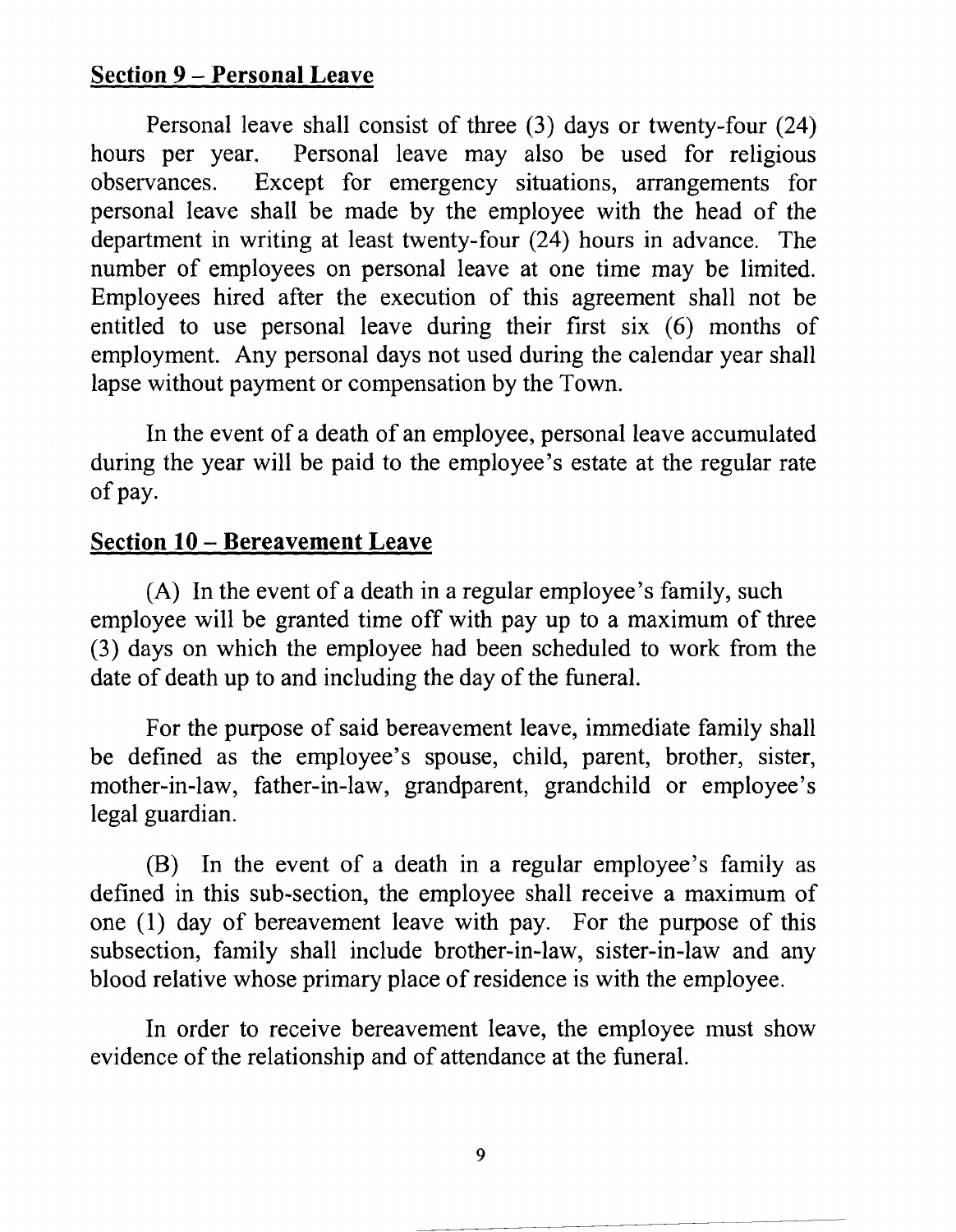# **Section 11** - **Discipline and Discharge Procedure**

An employee may be subject to disciplinary action, including discharge, for a violation of the Town rules set forth in Exhibit "1". An employee covered by this agreement shall utilize the procedure for disciplinary and discharge matters as outlined under Section 75, 76 and 77 of the Civil Service Law.

Service of the notice of discipline shall be made by personal service, if possible, and if such service cannot be effectuated by personal service, it shall be made by registered or certified mail, return receipt requested.

In order to qualify under this section, an employee must have completed at least five (5) years of continuous service in the noncompetitive class.

# **Section 12** - **Retirement**

The Town agrees to comply with the applicable provisions of Article 14 and 15 of the New York State Retirement and Social Security Law for Tier 3 and Tier 4 retirement system members covered by this agreement. Such members in Tier 3 and Tier 4 are required by law to contribute three (3) percent of their annual earnings to the retirement system.

# **Section 13** - **Seniority**

Seniority means an employee's length of continuous service for the <sup>1</sup> employer from the employee's original date of hire as a full-time employee, as adjusted by the subtraction of any unpaid leave time whether authorized or not.

Seniority qualified by ability to perform the available work will apply to layoff and recall of non-competitive and labor class employees under Section 80A of the Civil Service Law, and vacation time selection. The employer shall have the sole right to determine ability.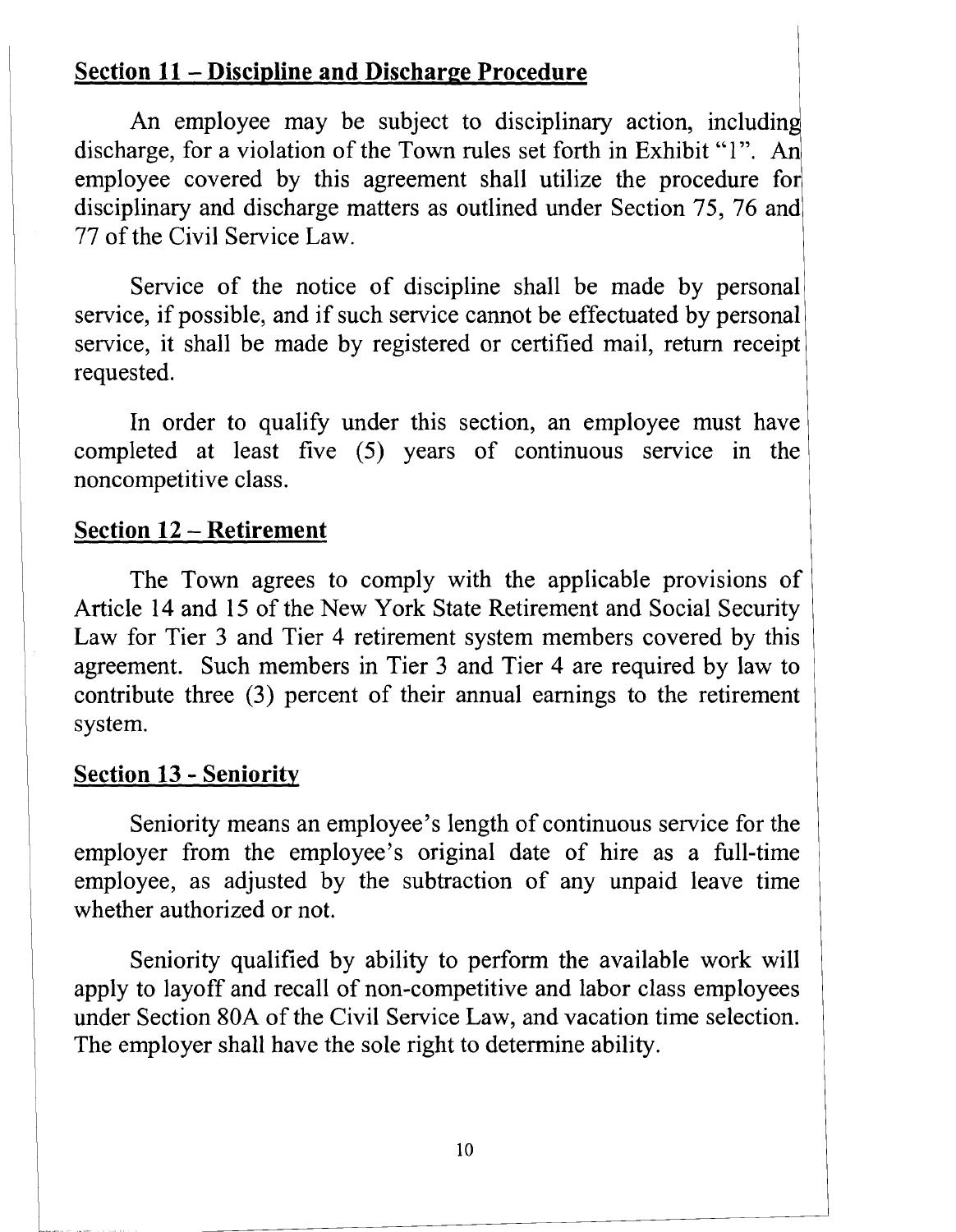The Town shall post on the bulletin board of the Highway Department, annually, a seniority list showing the continuous service of each employee in the Bargaining Unit. The seniority list shall show the names, job titles and dates of seniority of all employees in the Unit.

An employee who is hired as a temporary or seasonal employee will receive full benefits if/when becoming a full-time permanent employee.

# **Section 14** - **Grievance Procedure**

Grievance shall mean an alleged violation, misinterpretation, or inequitable application of the expressed terms of this agreement.

For the purpose of this agreement, workdays will exclude Saturday and Sunday and holiday. The time limits set forth in this section are of the essence. They may, however, be extended by mutual agreement of the parties.

The failure of the grievant to proceed within the time limits set forth shall terminate the grievance at that step.

The failure of the Town to answer within the time limits set forth will advance the grievance to the next step of the grievance procedure.

Step  $1 - An$  employee or group of employees who claim to have a grievance shall present their grievance to the Town Highway Superintendent in writing within ten (10) working days after the grievance occurs. Within ten (10) working days after presentation of the grievance, the Town Highway Superintendent shall discuss the complaint with the grievant and the union business agent, and respond in writing. The written response shall be signed, dated and a copy shall be forwarded to the Town Supervisor.

Step  $2 - \text{In the event that the grievance is not resolved at Step 1,}$ the aggrieved employee may submit within five (5) working days from the Town Highway Superintendent's response, a formal written grievance to the Town Supervisor. The written grievance shall contain the circumstances of the alleged contract violation, the specific provision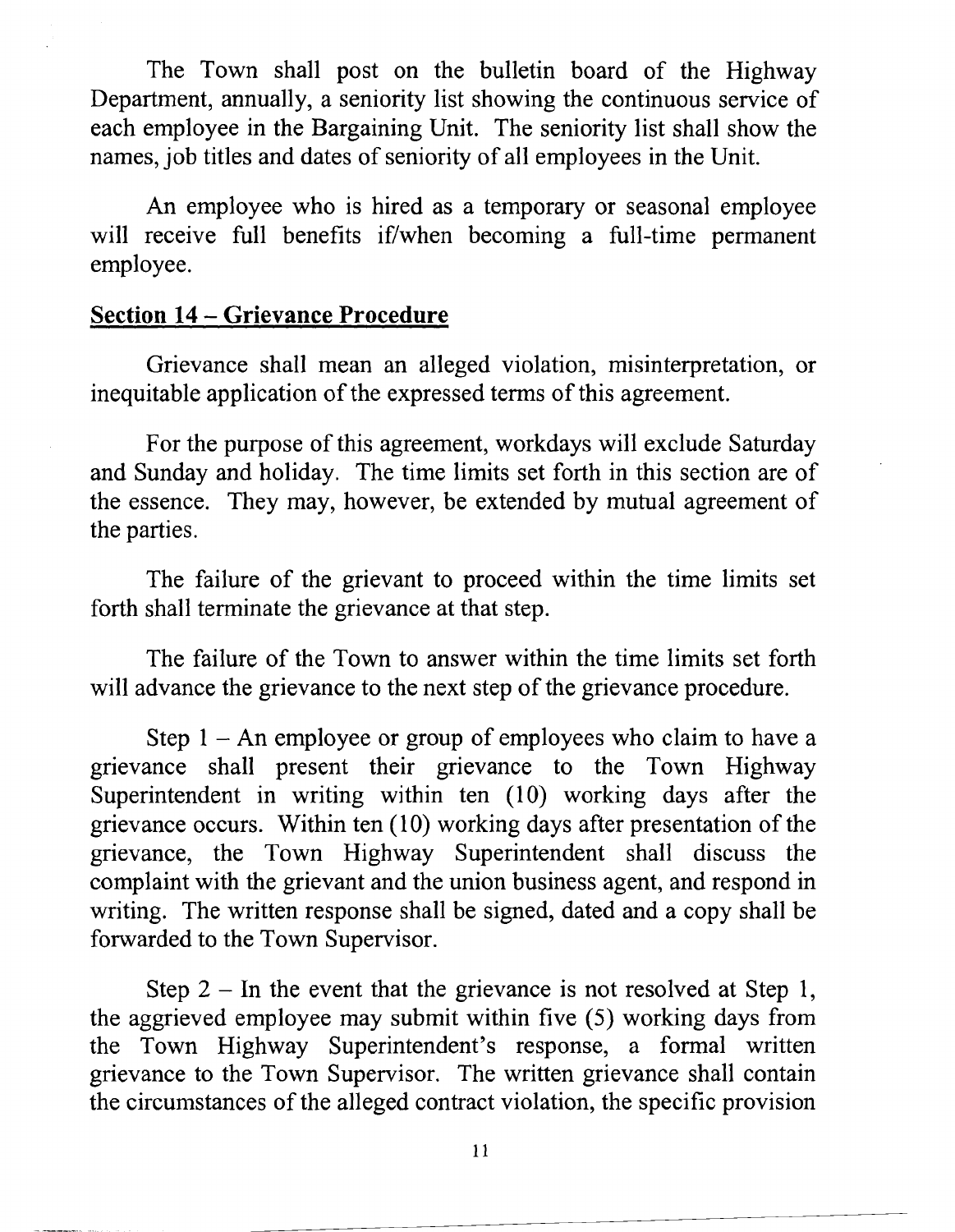of the contract allegedly violated, the date of the alleged violation, and the remedy sought.

The Town Supervisor will meet with the aggrieved employee, and the union's business agent to discuss and review the allegations.

Within five (5) working days of the receipt of the formal written grievance, the Town Supervisor must respond in writing to the aggrieved employee with a copy to the Union.

Step  $3 - \text{In the event the grievance is not resolved at Step 2, the}$ aggrieved employee may submit within ten (10) working days from the Town Supervisor's response, a formal grievance to the Town Board. The Town Board shall meet with the aggrieved employee and the union business agent, to discuss and review the allegations.

Within ten (10) working days of receipt of the Step 3 written grievance, the Town Board must respond in writing to the aggrieved employee with a copy to the Union.

Step  $4 - \text{In the event the}$  grievance is not resolved at Step 3, the Union and only the Union may within twenty (20) working days of receipt of the Step 3 decision, may, by written notice to the Town Supervisor and the New York State Public Employee Relation Board (PERB), request arbitration.

The Arbitrator will be selected by mutual agreement from lists submitted to them by PERB.

The decision of the Arbitrator shall be binding on the Town or the Union.

The cost of services and of any related expenses of the Arbitrator, including the initial filing fee, will be borne equally by the Town and the Union.

The Arbitrator's decision will be in writing and will set forth his/her findings of fact, reasoning, and conclusions on the issues.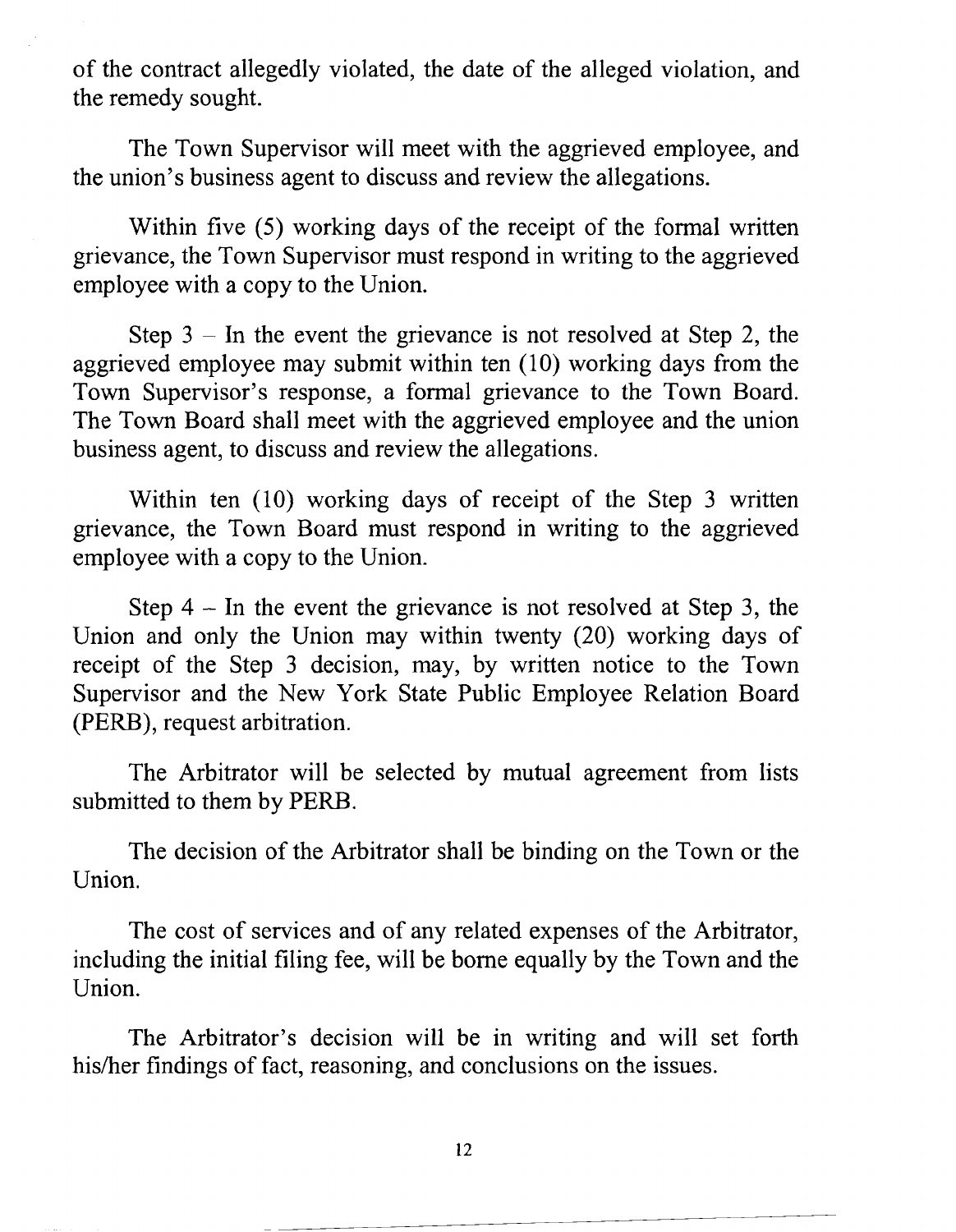If arbitration is not requested as set forth in this step, it shall be deemed waived and the grievance resolved on the basis of the response of the Town Board.

# **Section 15 – Wages**

**The rate of pay for full-time Town highway employees as of January 1,2003 shall be as follows:** 

**January 1,2003 3.5% (\$11.86** + **3.5%** = **.42** = **\$12.28 an hour) January 1,2004 3.4% (\$12.28** + **3.4%** = **.42** = **\$12.70 an hour) January 1,2005 3.0% (\$12.70** + **3.0%** = **.38** = **\$13.08 an hour) January 1,2006 3.0% (\$13.08** + **3.0%** = **.39** = **\$13.47 an hour) January 1,2007 3.0% (\$13.47** + **3.0%** = **.40** = **\$13.87 an hour)** 

\*Effective 12:01 AM January 1, 2001 the job classification known as ME0 will be abolished and all classifications shall be known as HEO's. All future full time employees must have the knowledge and ability to perform the duties of the HE0 upon hire.

All newly hired employees will be paid \$1.00 per hour below base rate for the first six  $(6)$  month period, and \$.50 per hour below base rate for the second six (6) month period.

# **Section 16** - **Footwear Allowance**

The Town agrees to reimburse any Town highway employee the cost paid by the employee to purchase one pair of boots, or other approved footwear, to be used by the employee on the job. The maximum amount that the Town shall be required to reimburse an employee shall be the sum of **\$100.00** annually. The employee must purchase the footwear and provide the Town with a written receipt showing the purchase price and, if required, by the Town Highway Superintendent, or his designated agent, proof that the footwear meets all required standards as a safety boot, **and** MUST **be OSHA approved safety shoes,** then the Town shall reimburse the employee.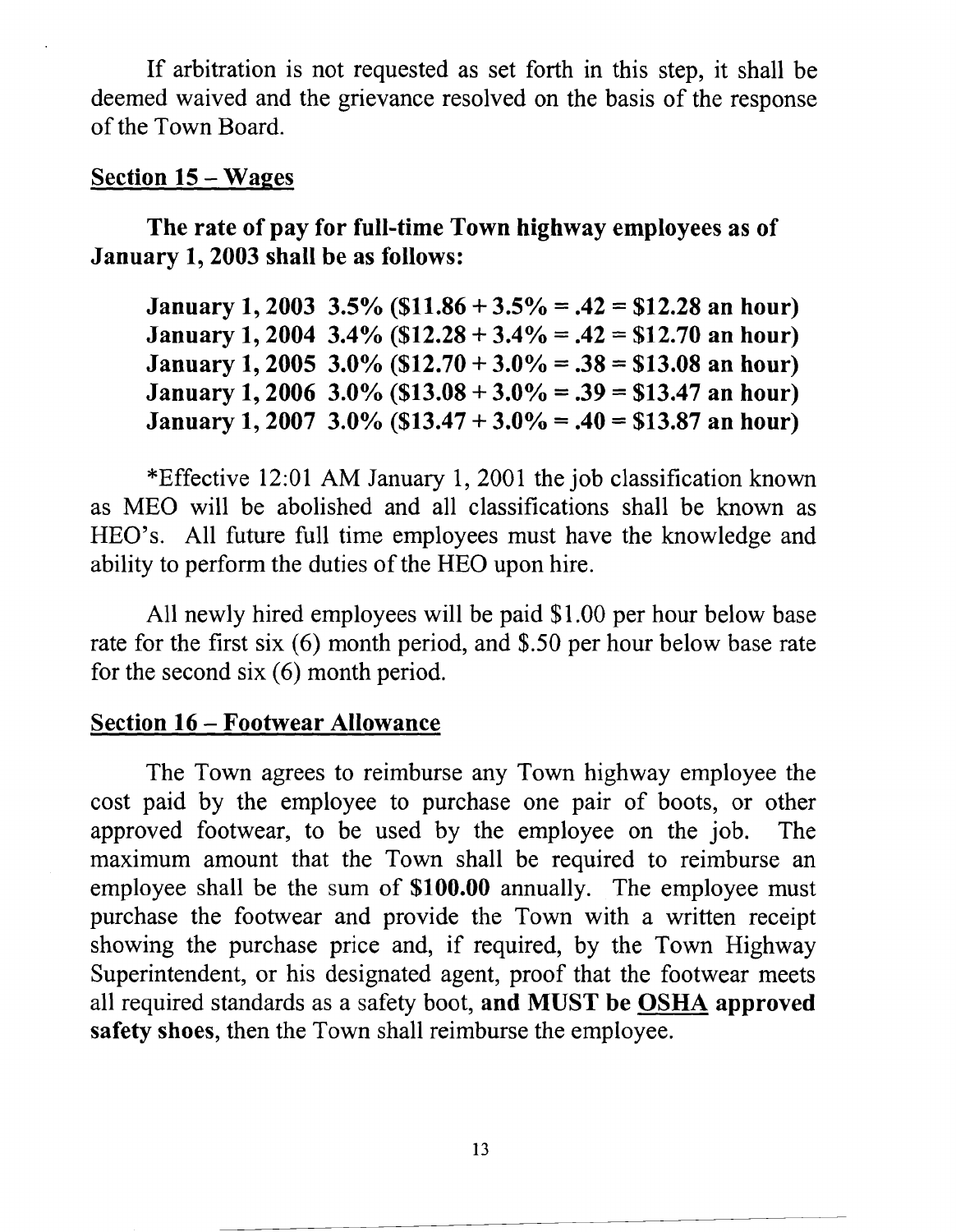# **Section 17** - **No Strikes**

The Union for itself and on behalf of the employees it represents, reaffirms that it does not have the right to strike, and agrees not to engage in a strike, nor cause, instigate, encourage or condone a strike.

# **Section 18** - **Management's Rights**

Without limitation upon the exercise of its statutory powers, duties and responsibilities, except as herein specifically provided to the contrary, the Town Board and the Highway Superintendent shall have the right to exercise normally accepted management prerogatives, including but not limited to:

- a. the right to hire, direct, promote, discipline or discharge for cause and to maintain efficiency of employees;
- b. the scheduling of operations, the methods, processes and mean of operating, including sub-contracting if necessary;
- c. to take whatever action is necessary to carry out the mission of the Department in cases of emergency;
- d. to make reasonable rules and regulations pertaining to employees covered by this Agreement as long as such rules and regulations do not conflict with any law or provision of this Agreement including the right to mandate education and training (provided the Town pays the cost of such education and training) and;
- e. to determine the size of the work force.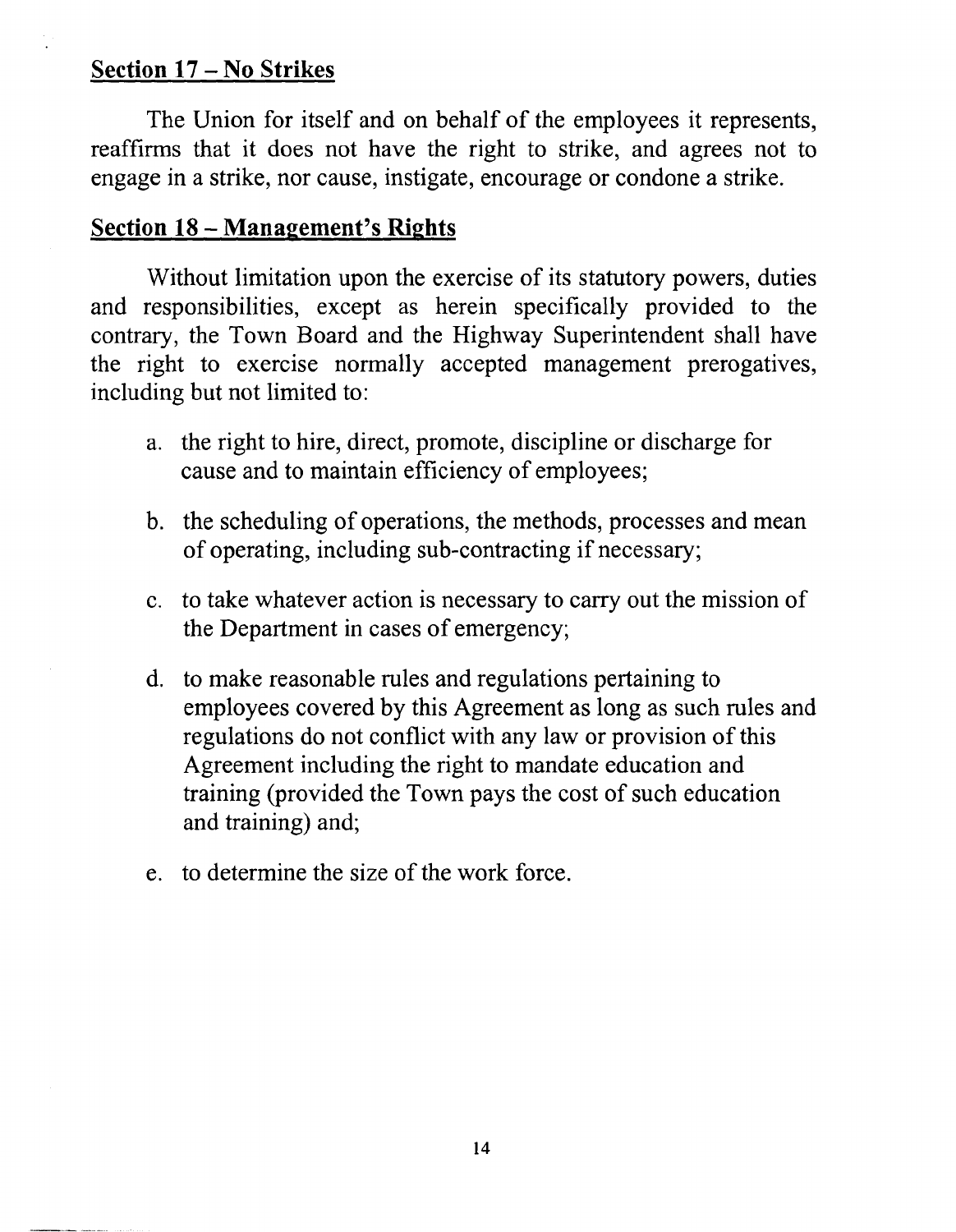# **Section 19** - **Savings Clause**

Should any section or portion of this Agreement to be held unlawful and unenforceable by any court of competent jurisdiction, such decision shall apply only to the specific section or portion thereof specified in the decision. Upon the issuance of such decision, both parties shall meet within thirty (30) days upon the request of either party in writing to negotiate an acceptable substitute for the invalidated section or part thereof.

## **Section 20** - **Work Rules**

The Town may adopt, from time to time, and enforce reasonable rules and regulations not inconsistent with the terms of this Agreement. The observance of such rules and regulations shall be required by all employees.

It is agreed that any new rules and regulations shall be posted on the bulletin board of the Highway Department Garage for seven (7) working days before the effective date of compliance. Copies of the rules and regulations will be furnished to the Union.

# **<u>Section 21 – Total Agreement</u>**

This agreement shall constitute the full and complete understanding between the parties and may not be changed in any respect, except by further written agreement between the parties. Except as otherwise provided herein, either party shall be obligated to negotiate or re-negotiate any item whether contained herein or not sooner than 120 calendar days prior to the expiration date. Either party may notify the other party in writing of its desire to negotiate, and may request a time and place for the initial negotiating session.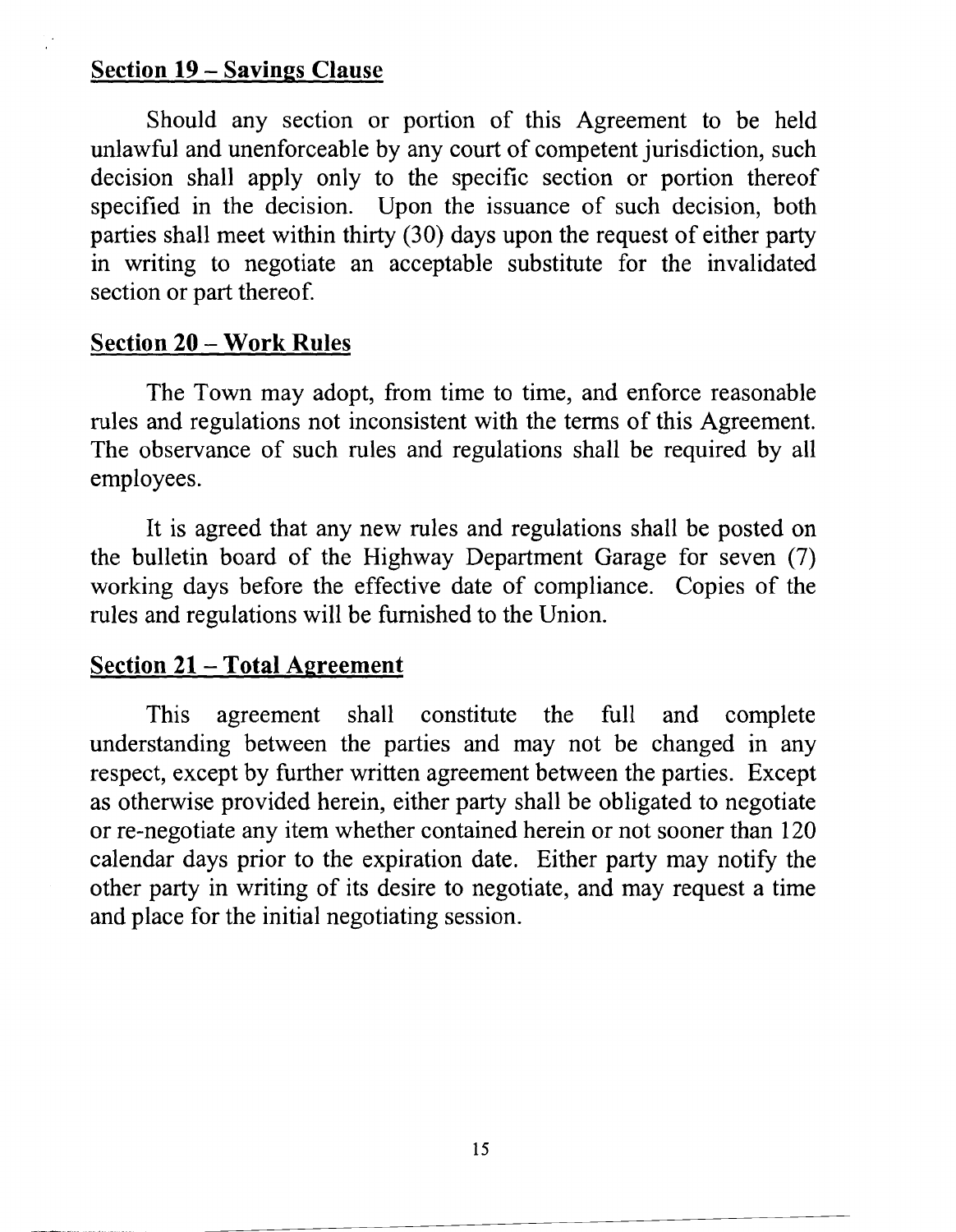# **Section 22** - **Taylor Law**

Pursuant to the provisions contained in subdivision 1 of Section 204A of the Civil Service Law, it is agreed by and between the parties that any provision of this Agreement requiring legislative action to permit its implementation by amendment of law or providing the additional funds therefore, shall not become effective until the appropriate legislative body has given approval.

# **Section 23** - **Termination**

This agreement shall be effective as of and continue in full force and effect from January 1,2003.

# **Section 24** - **Waiver**

The parties acknowledge that during the negotiations which resulted in this Agreement, each had the unlimited right and opportunity to make demands and proposals with respect to any subject or matter not removed by law from the area of collective bargaining and that the understandings and agreement arrived at by the parties after the exercise of that right and opportunity are set forth in this Agreement. Therefore, the Town of Forestport, the Union, for the life of this Agreement, each agrees that the other shall not bargain collectively with respect to any subject or matter not specifically provided in this Agreement, even though such subjects of matter may not have been the knowledge or contemplation of either or both of the parties at the time they negotiated or signed this Agreement.

It is understood and agreed that the above section does not bar the parties from mutual agreeing to enter into Collective Bargaining during the life of this Agreement.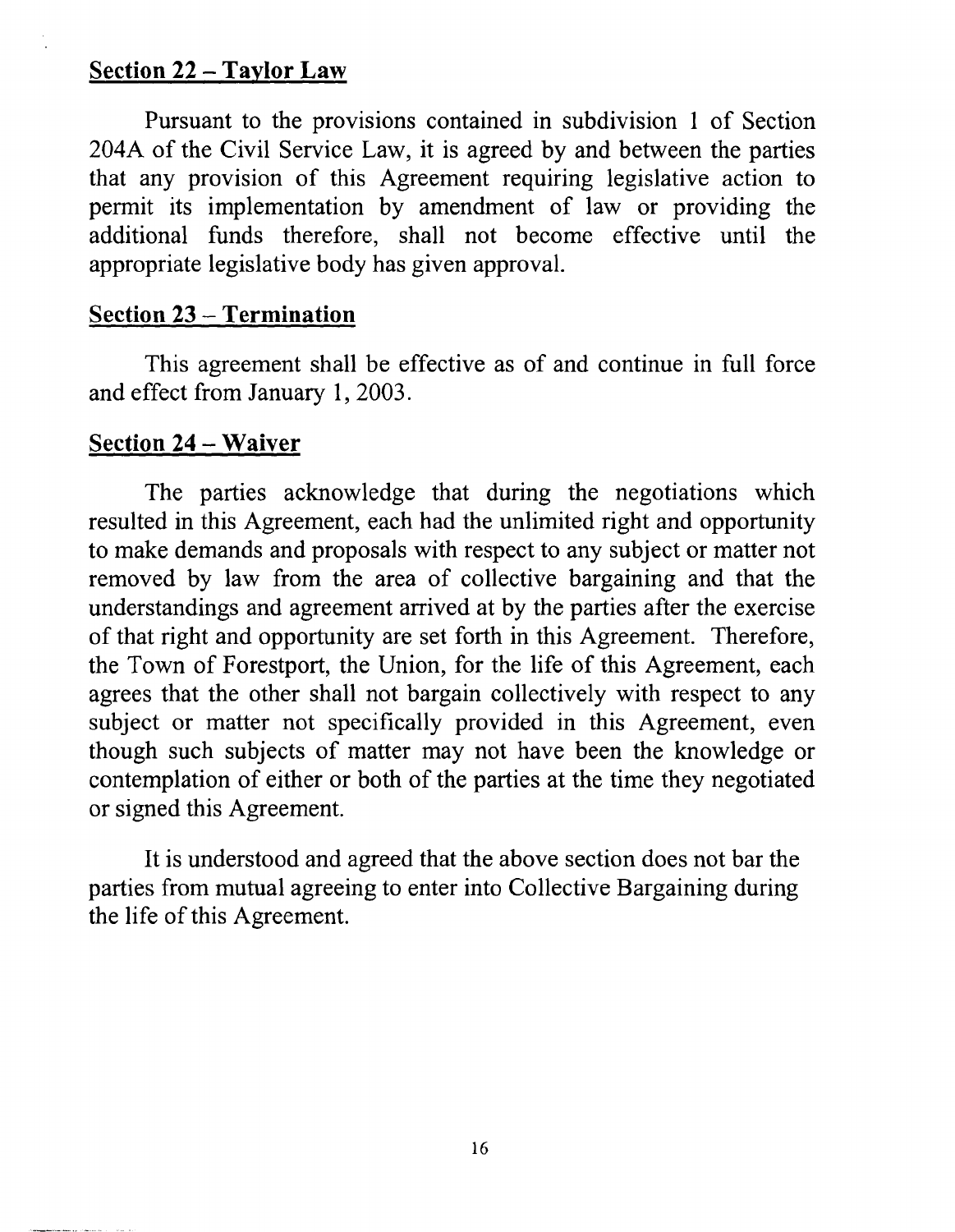# **Section 25** - **Signatory**

 $\sim$  0.00  $\mu$  ,  $\sim$  .

Signed this  $\frac{day \text{ of } 2004}{x}$ 

For the Town of Forestport

Robert Seager, Supervisor

For Teamster Local Union 182

John A. Wilk, President/Business Agent

Dan Olivadoti, Business Agent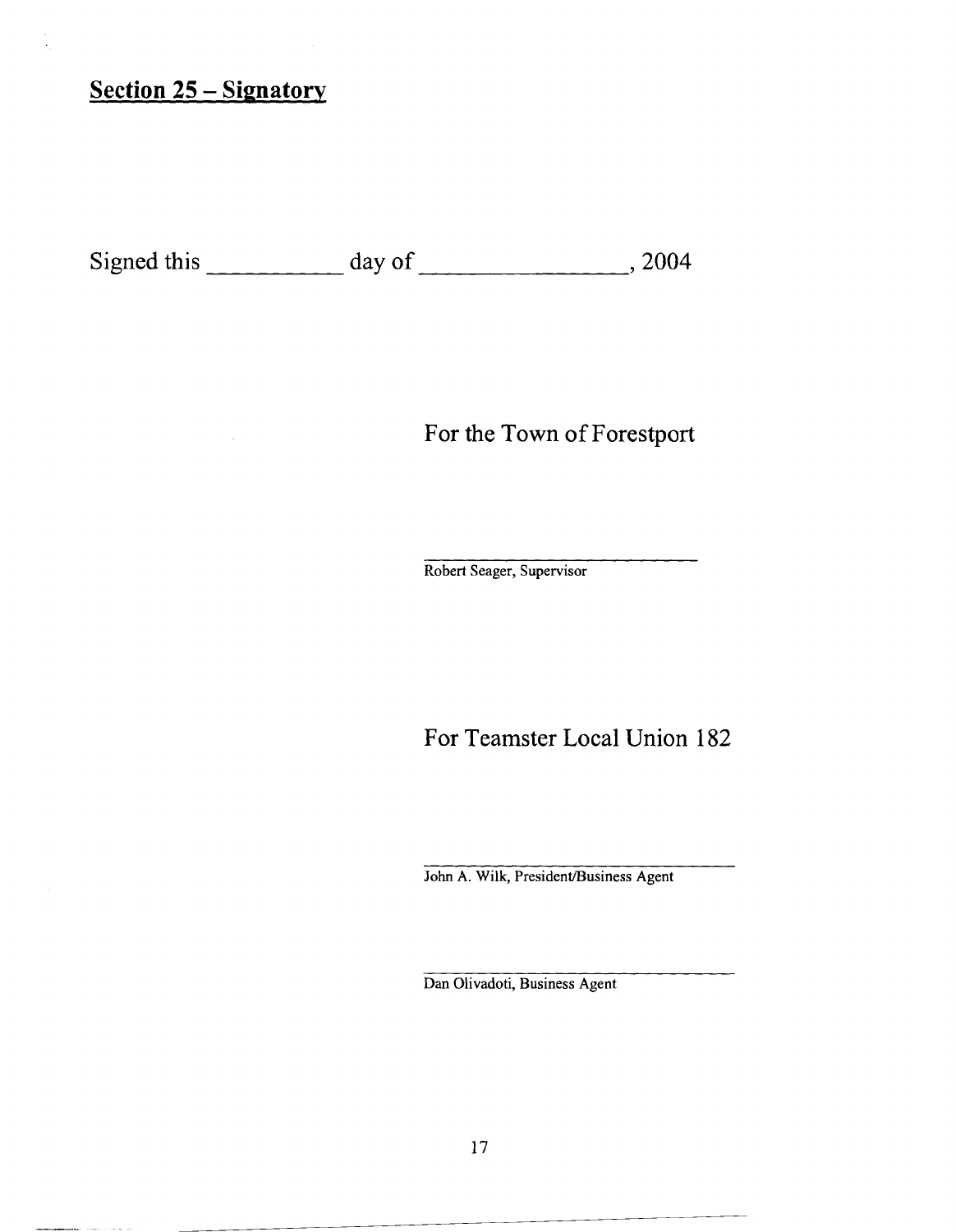# **EXHIBIT "1"**

Violations of the following Town rules could result in disciplinary action:

- 1. Fighting
- 2. Horseplay
- 3. Sleeping and Loafing
- 4. Dishonesty:
	- a. Theft of Town Property
	- b. Falsification of records
- 5. Insubordination:
	- a. A refusal of a direct order;
	- b. Abusive behavior toward an immediate supervisor.
- 6. Discourtesy:
	- a. Discourteous to the Public.
- 7. Off-duty Misconduct:
	- a. Such as misconduct that harms the Town because it creates publicity that damages the Town's public image.
- 8. Sexual Harassment:
	- a. Sexual threats;
	- b. Sexual gestures;
	- c. Inappropriate sexual comments.
- 9. Poor Attitude or Disloyalty: